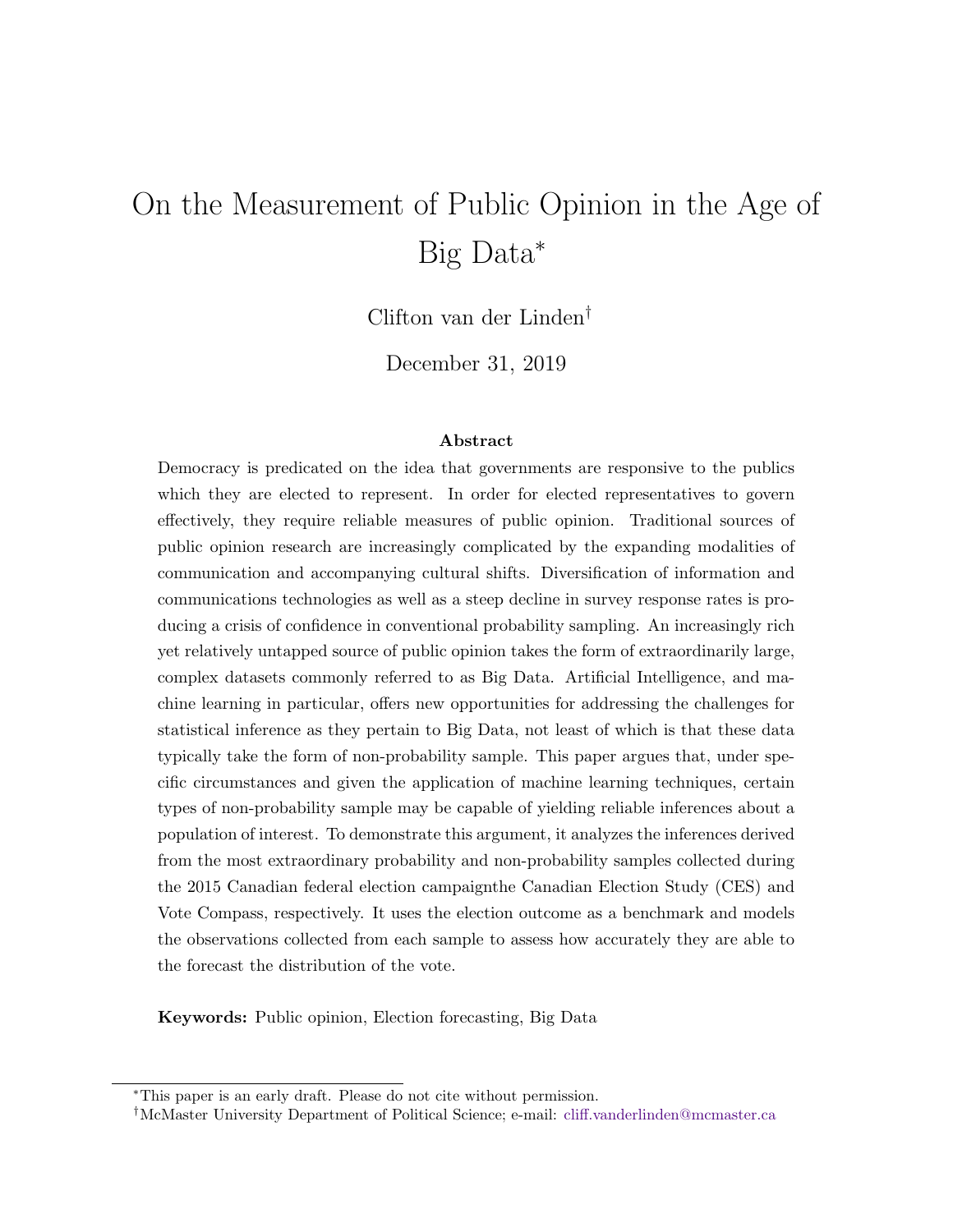# 1 Introduction

How effective are non-probability samples at measuring public opinion? Conventional wisdom holds that only probability samples can be generalized to a population of interest such as to allow statistical inferences about said population. However, emergent modalities of communication are increasingly diverse and esoteric, compounding the potential for coverage error and non-response bias in probability samples [\(De Heer and De Leeuw,](#page-18-0) [2002;](#page-18-0) [Keeter](#page-19-0) [et al.,](#page-19-0) [2006;](#page-19-0) [Kohut et al.,](#page-19-1) [2012;](#page-19-1) [Holbrook et al.,](#page-19-2) [2007;](#page-19-2) [Steeh et al.,](#page-19-3) [2001;](#page-19-3) [Council et al.,](#page-18-1) [2013\)](#page-18-1).

The same advances in information and communication technologies that have significantly complicated the collection of probability samples may, however, bolster the potential for deriving representative inferences about a population of interest using non-probability samples. Specifically, emergent technologies have enabled the collection of non-probability samples of much greater size at faster rates and lower cost than conventional techniques for probability sampling.

Nevertheless, non-probability samples are widely considered to be inferior to probability samples in that respondents self-select, resulting in an inherently non-random sample. Though techniques such as raking [\(Battaglia et al.,](#page-18-2) [2009\)](#page-18-2), matching [\(Vavreck and Rivers,](#page-20-0) [2008\)](#page-20-0), post-stratification weighting [\(Dever, Rafferty and Valliant,](#page-18-3) [2008;](#page-18-3) [Gelman et al.,](#page-19-4) [2007\)](#page-19-4), or propensity score weighting [\(Lee,](#page-19-5) [2006;](#page-19-5) [Lee and Valliant,](#page-19-6) [2009;](#page-19-6) [Schonlau et al.,](#page-19-7) [2009\)](#page-19-7) are commonly applied to attempt to adjust for bias in non-probability samples purporting to make externally valid inferences, many public opinion researchers contend that statistical inference is impossible without probability sampling [\(Baker et al.,](#page-18-4) [2013\)](#page-18-4).

This paper argues that, under specific circumstances, certain types of non-probability sample may be capable of yielding reliable inferences about a population of interest. To demonstrate this argument, it analyzes the inferences derived from the most extraordinary probability and non-probability samples collected during the 2015 Canadian federal election campaign—the Canadian Election Study (CES) and Vote Compass, respectively. It uses the election outcome as a benchmark and models the observations collected from each sample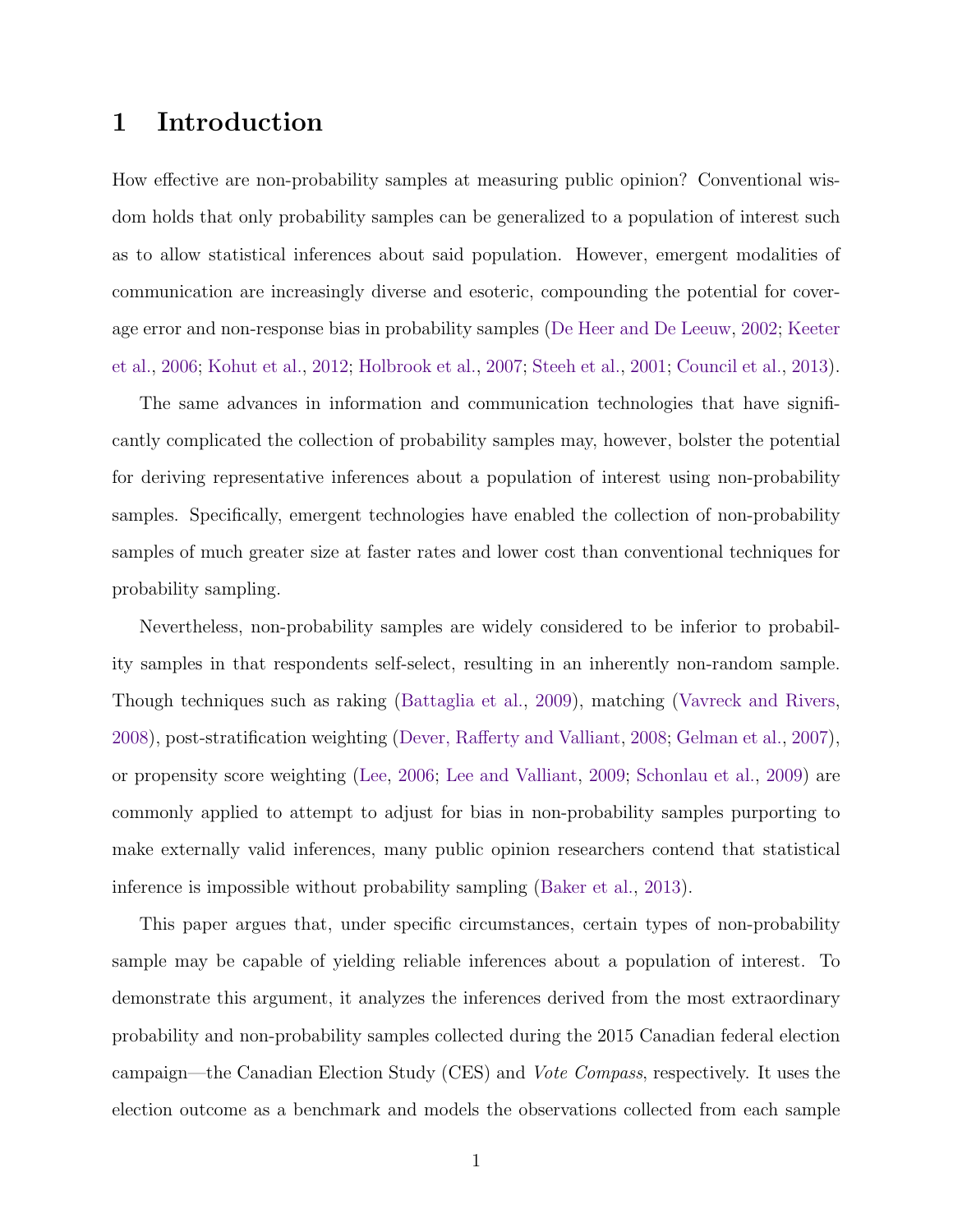to assess how accurately they are able to the forecast the distribution of the vote.

## 2 The case for non-probability sampling

Though non-probability samples are often dismissed as unscientific, recent scholarly inquiry into the suitability of non-probability sampling for statistical inference has challenged this perspective [\(Baker et al.,](#page-18-4) [2013;](#page-18-4) [Brick,](#page-18-5) [2011\)](#page-18-5). Resistance to non-probability sampling is largely grounded in notions of sample randomness as the fundamental criterion for external validity, but this is arguably both a theoretically and practically tenuous position.

Statistical theory does not posit random sampling as a requisite condition for statistical inference, but rather the most generally accepted method. [Smith](#page-19-8) [\(1983,](#page-19-8) p. 402) posits that post-stratification techniques applied to non-random samples can yield externally valid inferences so long as neither the known prior values nor the selection variable contains information beyond that in the post-stratifying variables. Thus, if the factors that determine the presence or absence of a member of a given population in a non-probability sample are uncorrelated with the variables of interest in a study, or if they can be fully controlled for by making adjustments to the sample, then externally valid inference is theoretically possible.

At the same time, the credibility of probability sampling as a technique which can reliably generate statistical inferences about a population of interest is increasingly subject to critique. As coverage error and non-response rates increase for probability samples, so too do questions as to whether such samples still meet the criteria for probability samples. [Edgington](#page-18-6) [\(1966\)](#page-18-6) argues that probability samples "rarely meet the assumption of random sample that conventional statistical hypothesis-testing procedures are generally believed to require." Few if any sampling techniques available to public opinion researchers are capable of producing sampling frames which meet the criteria for random sample, specifically that every member of the population of interest has a non-zero probability of inclusion in their samples and that these probabilities are known. Moreover, non-response would have to be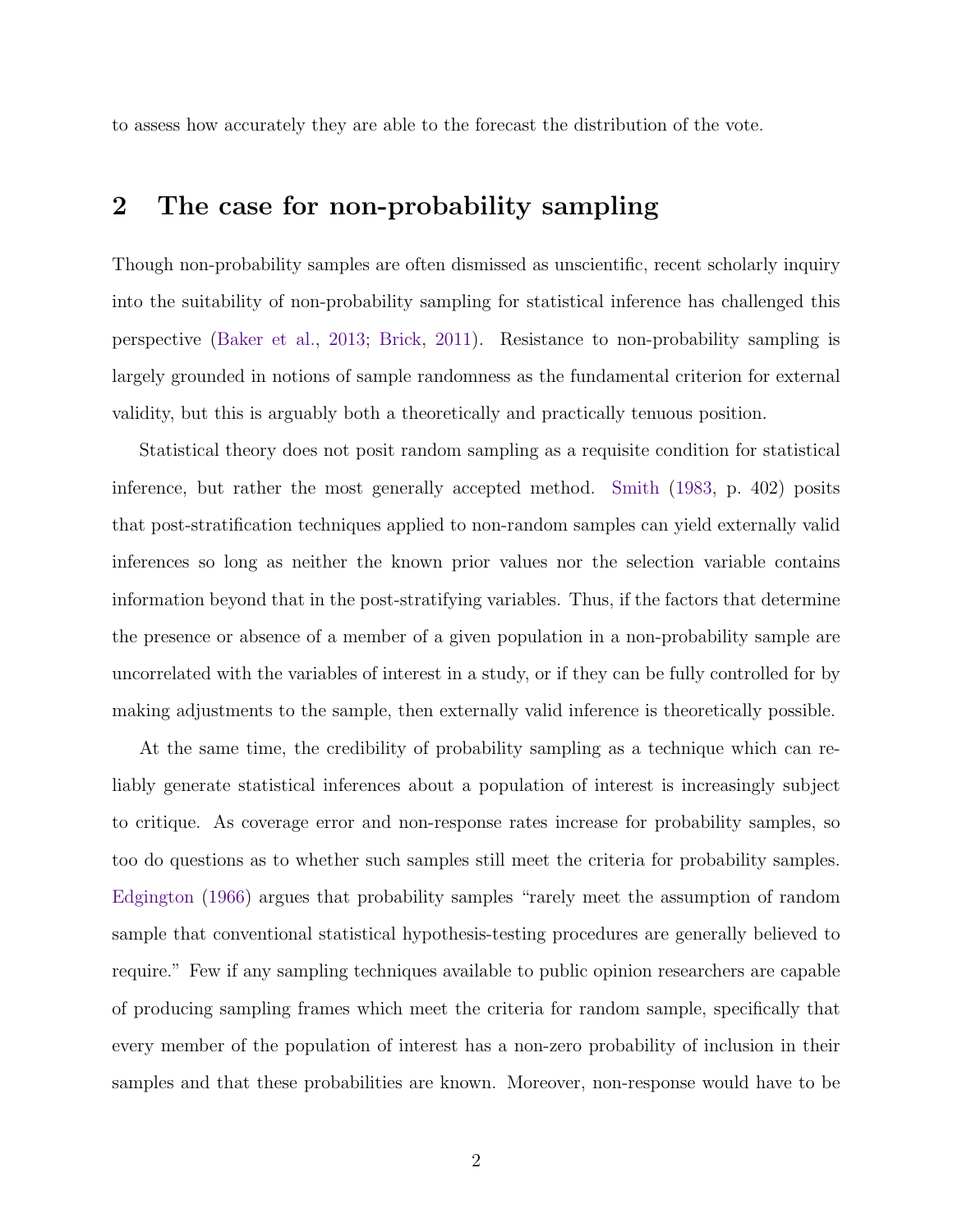zero unless one were to assume that non-response was uncorrelated with answers to the survey question of interest—a highly problematic assumption in most cases of conventional sampling techniques.

However, the empirical evidence amassed by scholars has largely supported, with few exceptions [\(Braunsberger, Wybenga and Gates,](#page-18-7) [2007\)](#page-18-7), arguments about the reliability of probability samples over non-probability samples [\(Yeager et al.,](#page-20-1) [2011;](#page-20-1) [Berrens et al.,](#page-18-8) [2003;](#page-18-8) [Brick,](#page-18-5) [2011;](#page-18-5) [Chang and Krosnick,](#page-18-9) [2009;](#page-18-9) [Malhotra and Krosnick,](#page-19-9) [2007\)](#page-19-9). For example, [Yeager](#page-20-1) [et al.](#page-20-1) [\(2011\)](#page-20-1) compare the estimates derived from a series of RDD telephone surveys and Internet surveys against benchmarks largely from "official government records or high-quality federal surveys with high response rates" (p. 712). They find that probability samples consistently yielded more accurate results. Setting aside that "administrative records are often incomplete and out of date, and typically the data are not missing at random" [\(Brick,](#page-18-5) [2011\)](#page-18-5) and that the benchmark federal surveys used in the study were ostensibly conducted using sampling modes similar or equivalent to the RDD telephone surveys, it is noteworthy that the authors rely on comparable sample sizes between the probability and non-probability samples. This belies a nearly ubiquitous assumption among public opinion researchers that non-probability samples should be evaluated using sampling frameworks which are equivalent to those of probability samples.

Scholarly comparisons of probability and non-probability samples generally assert a false equivalence between the two. They assume that equivalent sampling frameworks can be used to empirically validate the accuracy of both probability and non-probability samples (in terms of their ability to accurately estimate a given variable of interest). While this makes for an ostensibly logical methodological control within a research design (e.g. matching sample sizes), it unreflexively transposes certain attributes and characteristics of probability samples onto non-probability samples.

Making the case for the plausibility of non-probability samples as having external validity should not by extension imply that the differences between probability and non-probability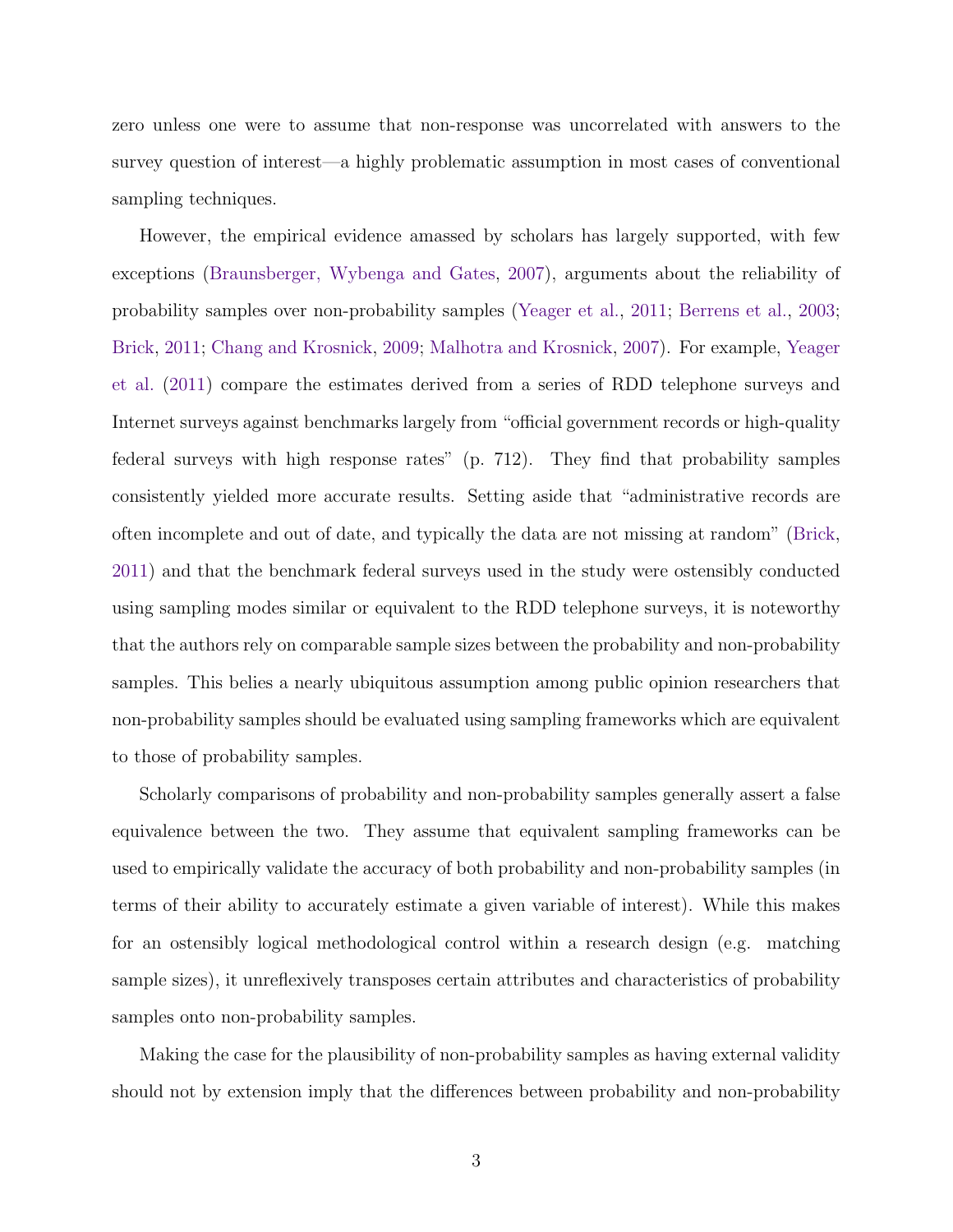samples are immaterial or inconsequential. On the contrary, there are good reasons to believe that the selection effects in most non-probability samples are more pronounced than they are in probability samples. In probability and non-probability samples of equivalent size, the former is by definition more likely to reflect the actual distribution of the population of the interest. In the context of a probability sample, assuming the sample to be approaching randomness, there is a threshold at which additional sample should produce negligible statistical power. If an equivalent threshold exists in a non-probability sample, it is almost certainly much higher than in a probability sample.

According to the central limit theorem, the distributions within two separate random samples should be roughly equivalent and should reflect the distributions within a population of interest. The same cannot be said of non-random sample. The distributions within two separate non-random samples of equivalent size will almost invariably be different from one another and also deviate from a given population of interest. However, depending on the sampling method, additional observations may contribute significantly to the sample composition, thus enhancing the potential for weighting techniques to arrive at more representative inferences about a given population.

Many non-probability sampling frameworks consistently reproduce systematic selection bias and thus would not realize any gains in external validity as a result of additional sample. Other frameworks, however, may result in the diversification of the sample composition as the size increases. No matter what the sample size, that respondents self-select into nonprobability samples is constant, but it is conceivable that the pattern of self-selection—ergo, the non-response bias itself—is variable across time. In said cases, increasing the size of a non-probability sample may have the effect of reducing non-response bias.

The prospect that increased sample size may, in certain contexts, further diversify the composition of a non-probability sample also has the potential benefit of reducing coverage error. [Van de Kerckhove et al.](#page-19-10) [\(2009\)](#page-19-10) find little evidence of non-response bias even in probability samples with low response rates; they do, however, find indications of coverage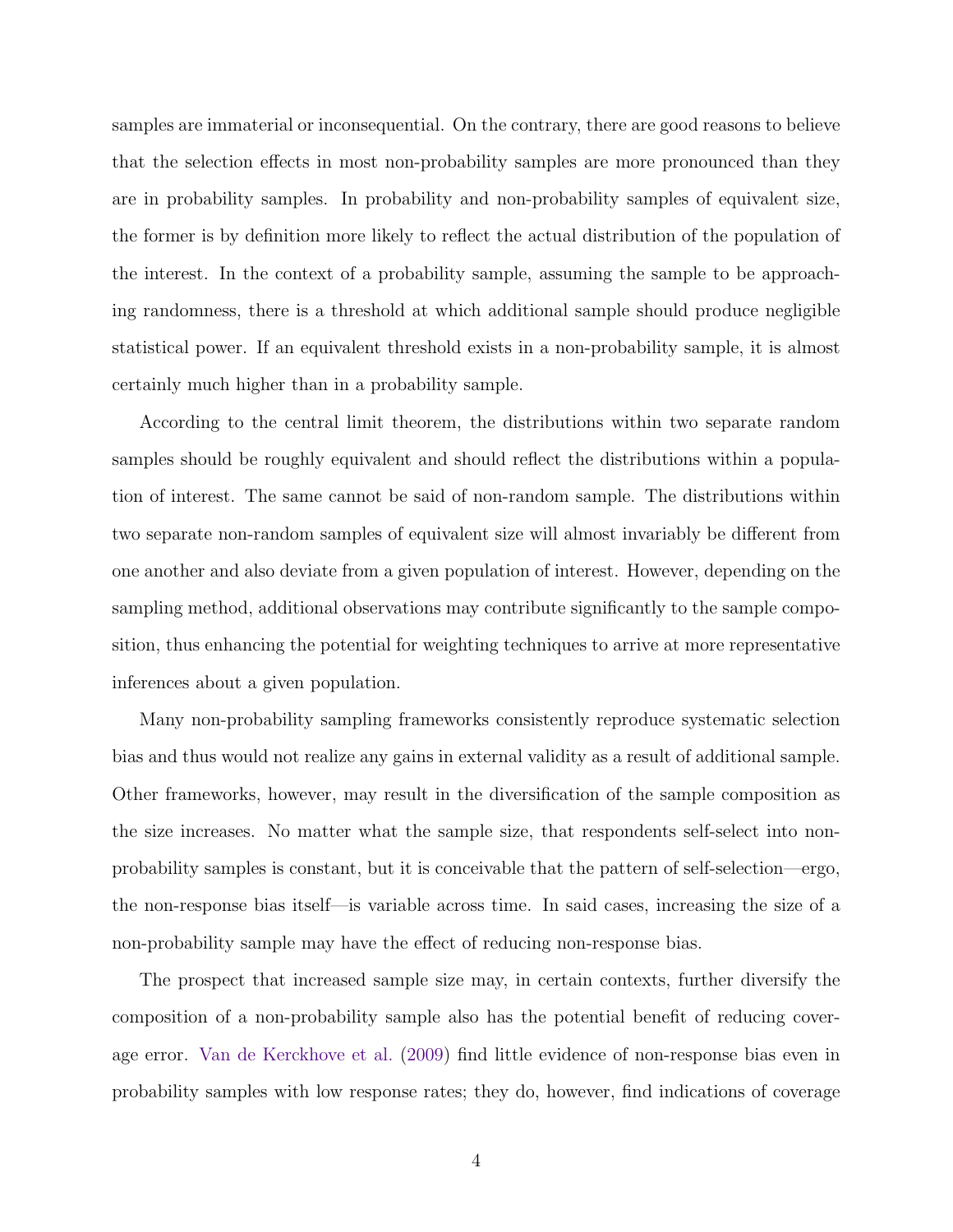error even in cases where the coverage rate is above 80 per cent. Depending on the sampling framework being sufficiently broad and comprehensive, it is possible that non-response bias is equally inconsequential in certain non-probability samples. Moreover, certain nonprobability sampling frameworks may vary in terms of their coverage of a population of interest as the sample size increases. In such instances, additional sample may contribute to a reduction in coverage error.

Sample sizes of approximately 1,000 respondents have long been the convention for probability samples used to make statistical inferences about a population of interest. This reflects a tacit consensus among most public opinion researchers that a peg of three per cent is a reasonable margin of error. But calculating a margin of error as the inverse of the square root of the sample size requires an assumption that the sample is randomly selected. Since non-probability samples do not meet this criterion, calculating a margin of error is, at best, more complex. And yet, in comparative analyses between probability and non-probability samples, there are few if any allowances for said complexity. One such allowance involves recognizing that the order in which non-random sample accrues is less uniform than that of random selection. By extension, a somewhat arbitrary cap of the first n observations collected inhibits certain non-probability sampling frameworks from amassing the requisite sample size to effectively control for obvious and non-obvious selection effects.

The upshot here is that the epistemic properties of probability samples should not be unreflexively applied to their non-probability counterparts. [Baker et al.](#page-18-4) [\(2013,](#page-18-4) p. 99-100) observe that:

Unlike probability sampling, there is no single framework that adequately encompasses all of non-probability sampling non-probability sampling is a collection of methods rather than a single method, and it is difficult if not impossible to ascribe properties that apply to all non-probability sampling methodologies.

Accordingly, comparative analyses of probability and non-probability samples require attention to the variant properties between them.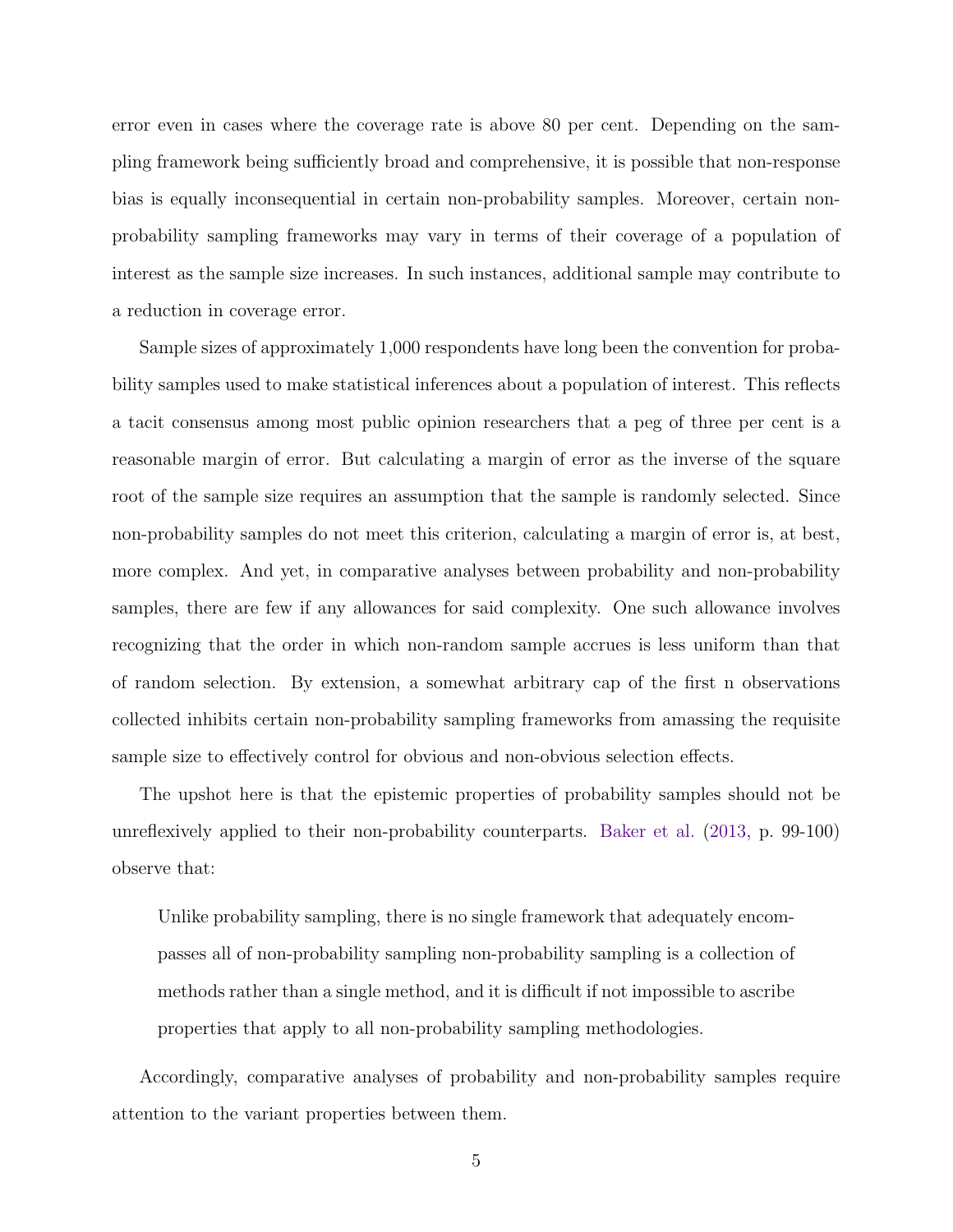At most, for certain forms of non-probability sample, statistical power may be a function of sample size, which need not be constrained according to existing conventions for probability sample. But at the very least, further introspection is warranted in terms of whether the current framework for comparing probability and non-probability samples is appropriate. It is possible that the different properties of probability and non-probability samples warrant different theoretical and methodological considerations in their individual and comparative evaluations. Treating the two as equivalent, either in terms of the statistical techniques applied in weighting the sample or the sample size and composition required in order to claim external validity, overlooks their fundamental differences.

To that end, the following analysis relaxes the constraint of sample size equivalence between probability and non-probability samples. It speculates that, as the size of the nonprobability sample increases, so too does the external validity of the estimates derived from the modelled data. It then compares those estimates with the results of a robust probability sample.

### 3 Data

In demonstrating the capacity of certain non-probability samples to facilitate reliable inferences about a population of interest, the case of the 2015 Canadian federal election is instructive. Two of the most formidable samples of their kind collected during and in relation to that particular election—the Canadian Election Study (CES) and Vote Compass—permit us to substantively interrogate several of the theoretical claims posited herein regarding comparisons between probability and non-probability samples.

The external validity of these two samples is evaluated by comparing the accuracy of each sample in terms of forecasting the outcome of the 2015 Canadian federal election. This is an admittedly imperfect test. Neither instrument was designed to act as a poll or specifically to forecast electoral outcomes. These data are nevertheless worthwhile sites of inquiry when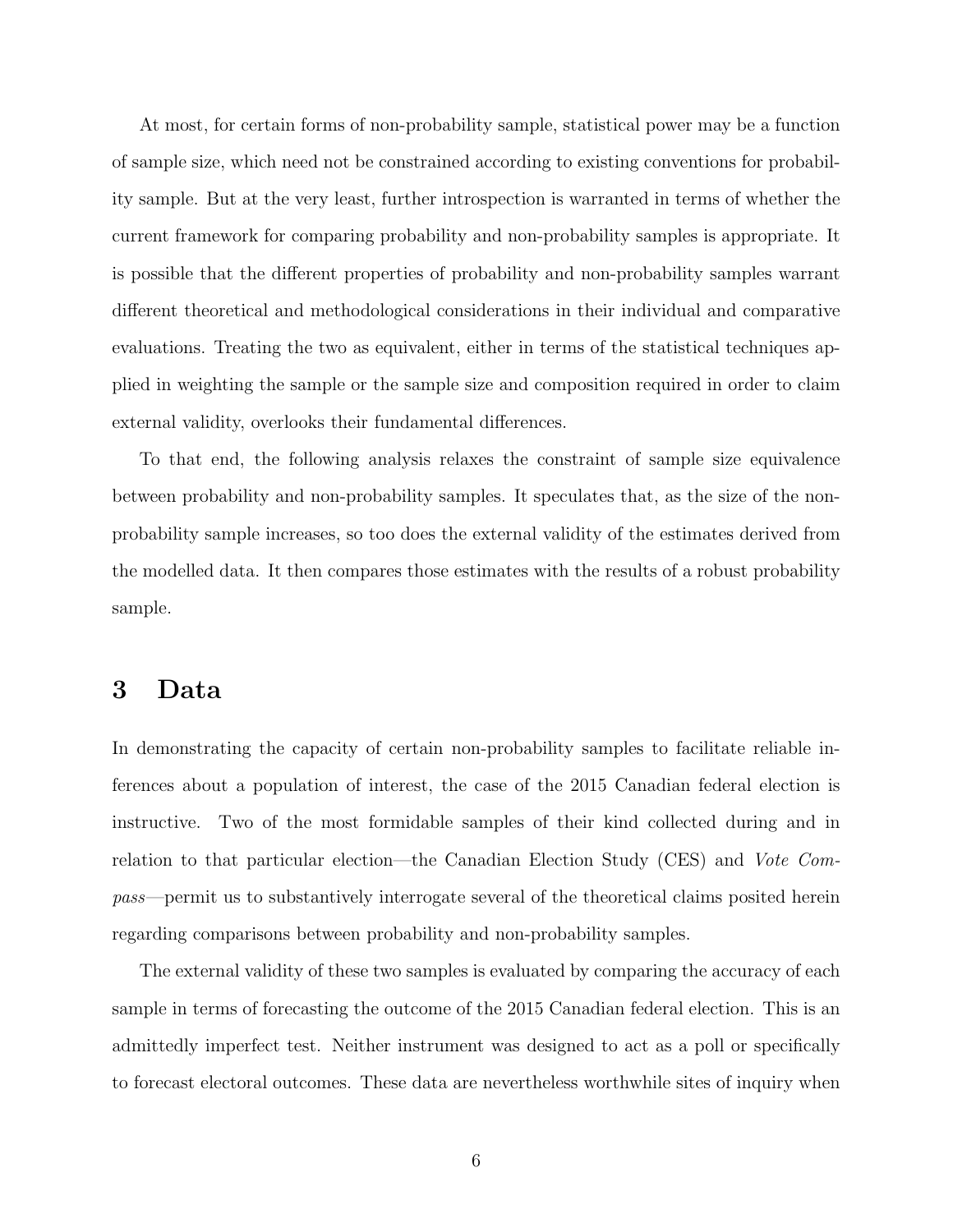it comes to comparing probability and non-probability samples for a number of reasons. First, each is arguably the highest calibre sample of its kind generated during the election campaign—certainly in terms of sample size, but also in terms of the quality of the sampling framework. This allows us to compare exemplar probability and non-probability samples. Second, they each offer a high degree of transparency into the composition of the sample and the mechanics of the sampling framework. Notwithstanding their sampling mode, commercial polls are inconsistent at best in terms of making available raw sample, rarely if ever report weights or response rates, and have been subject to criticisms of herding [\(Sturgis](#page-19-11) [et al.,](#page-19-11) [2016;](#page-19-11) [Whiteley,](#page-20-2) [2016\)](#page-20-2). The absence of said information obscures details about the sample that contribute to its evaluation and the verification of reported results. Third, both samples—the CES via a rolling cross-section design and *Vote Compass* by virtue of continuous operation throughout the course of the 2015 Canadian federal election campaign—are not single point-in-time samples. As such, they are uniquely capable of monitoring campaign effects [\(Blais et al.,](#page-18-10) [2000;](#page-18-10) [Blais and Boyer,](#page-18-11) [1996;](#page-18-11) [Johnston et al.,](#page-19-12) [1996;](#page-19-12) [Johnston,](#page-19-13) [1992;](#page-19-13) [Johnston and Brady,](#page-19-14) [2002\)](#page-19-14).

#### 3.1 Canadian Election Study

A robust probability sample, the CES has functioned as Canadas response to the American National Election Studies (ANES) since 1965. Its inaugural principal investigators included John Meisel, Philip Converse, Maurice Pinard, Peter Regenstreif, and Mildred Schwartz [\(Kanji, Bilodeau and Scotto,](#page-19-15) [2012\)](#page-19-15). As of 1997, the CES has also received support from Elections Canada, Canada's federal election commission.

The 2015 CES includes three modes of sample collection, including a rolling crosssectional sample selected using a modified RDD procedure (the Campaign-Period Survey or CPS); a return-to-sample phone-based re-interview with respondents to the CPS after the election (the Post-Election Survey or PES); and a paper-based survey that respondents to the PES could opt to take part in (the Mail-Back Survey or MBS) [\(Fournier et al.,](#page-18-12) [2015;](#page-18-12)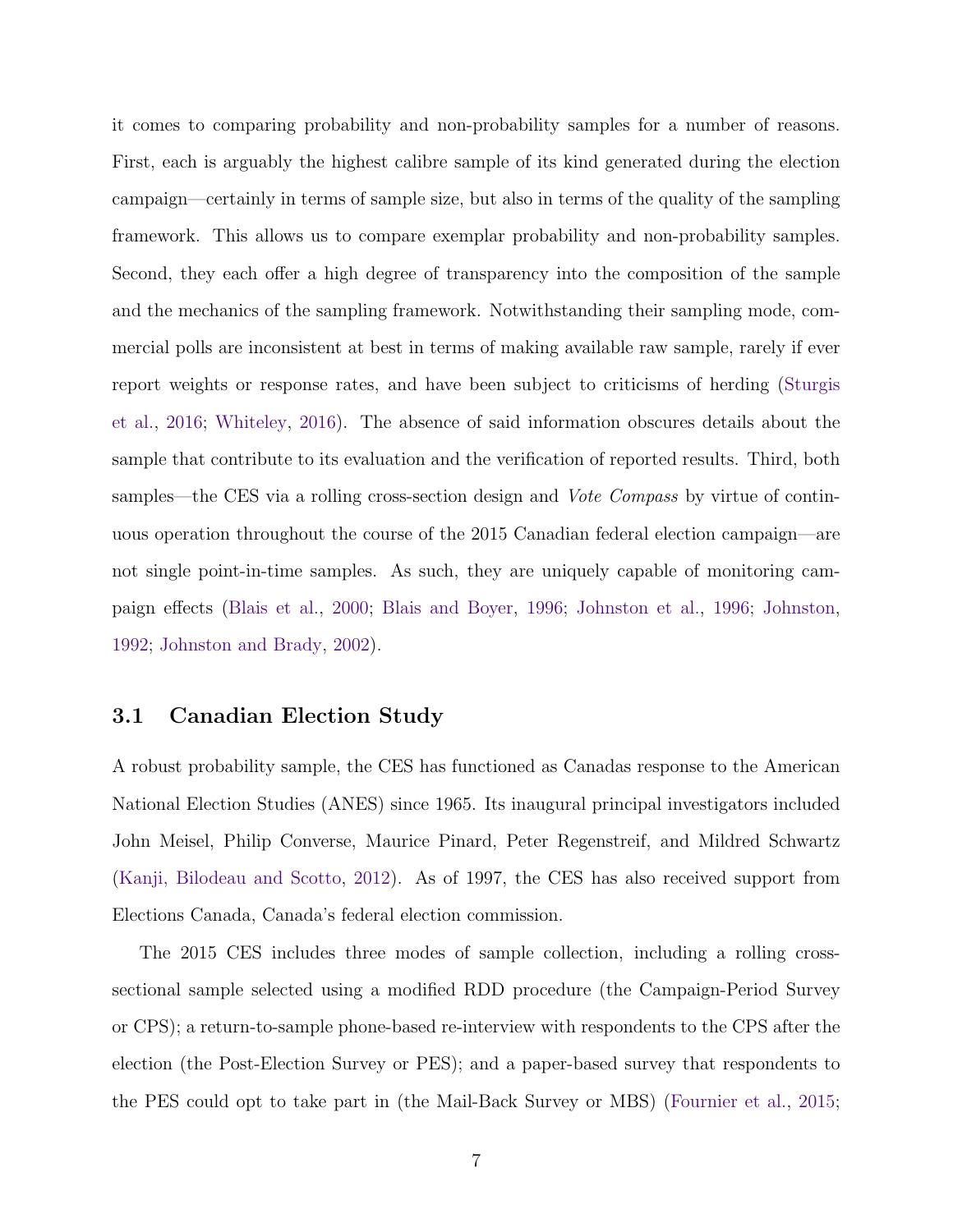[Northrup,](#page-19-16) [2016\)](#page-19-16). The 2015 CES also included an online component, which involved recruiting panel respondents from a sample provider and directing them to an online questionnaire, so as to adhere to the principles of probability sampling.<sup>[1](#page-8-0)</sup> The field dates, sample sizes, and response rates for each sampling mode are reported in Table [1.](#page-8-1)

<span id="page-8-1"></span>

| Mode                         | Field Dates              | N     | Response rate |
|------------------------------|--------------------------|-------|---------------|
| Campaign-Period Survey (CPS) | 2015-09-08 to 2015-10-18 | 4.202 | 37\%          |
| Post-Election Survey (PES)   | 2015-10-20 to 2015-12-23 | 2.988 | 71\%          |
| Mail-Back Survey (MBS)       | N/A                      | 1,289 | 61\%          |
| Online                       | N/A                      | 7.412 | N/A           |

Source: [Northrup](#page-19-16) [\(2016\)](#page-19-16), Author's calculations.

The CES makes available for analysis an archetypal probability sample—one with an uncommonly large sample size and methodological transparency. Its use of multiple modes also allows comparison of live interviewer and online probability samples.

#### 3.2 Vote Compass

A unique source of non-probability sample, Vote Compass is an online, survey-based instrument that purports to estimate a users alignment with the candidates running in a given election campaign.[2](#page-8-2) Users respond to a questionnaire relating to their political views and are then presented with a series of visualizations that represent the distance between the user and each candidate. Vote Compass falls within a class of online instruments commonly referred to as Voting Advice Applications (VAAs) [\(Alvarez et al.,](#page-18-13) [2014;](#page-18-13) [Fossen and Ander](#page-18-14)[son,](#page-18-14) [2014\)](#page-18-14), although its stewardswhich include the author of this paperargue for its exclusion from this definition based on a particular set of attributes [\(van der Linden and Dufresne,](#page-20-3) [2017;](#page-20-3) [Dufresne and van der Linden,](#page-18-15) [2015\)](#page-18-15).

The *Vote Compass* questionnaire is election-specific and concentrated on the particular issues that delineate between the positions of the candidates for office in a given campaign.

<span id="page-8-0"></span><sup>&</sup>lt;sup>1</sup>See <https://ces-eec.arts.ubc.ca/english-section/surveys/> for details.

<span id="page-8-2"></span> $2$ See <http://www.votecompass.com> for details.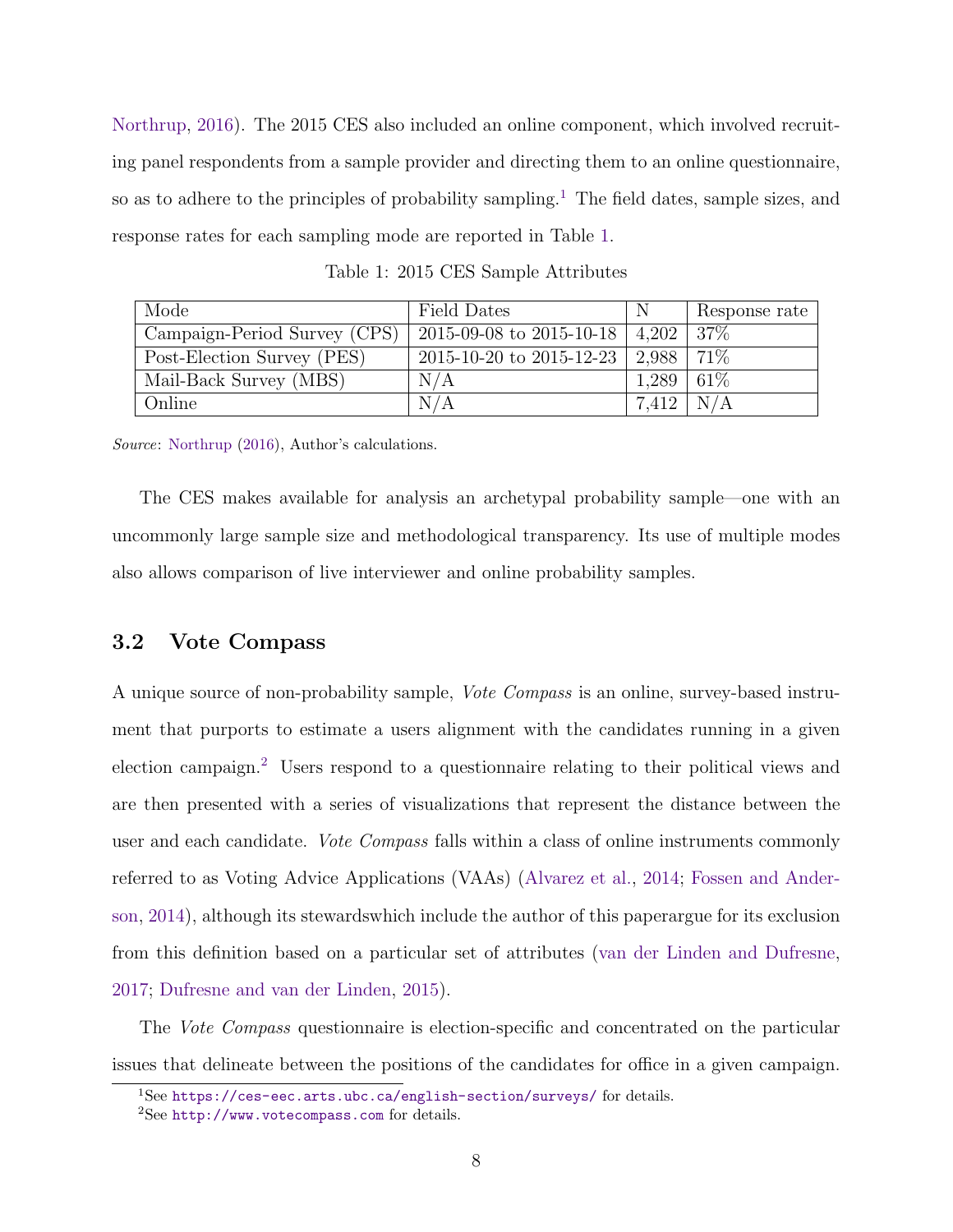However, it consistently includes survey items that capture a range of sociodemographic attributes, which serve as weighting variables, as well as vote intention.

Vote Compass is typically operated in partnership with major news media organizations during election campaigns. Said media partners promote the initiative across their networks, which draws considerable audience. Vote Compass itself also contains numerous built-in features that encourage sharing across social media platforms, thus furthering its reach.

Though *Vote Compass* sample is self-selected by virtue of its distribution model (i.e. open online access), the size, attributes, and composition of the sample set it apart in a variety of ways from most of its non-probability counterparts. In many jurisdictions, the public opinion datasets collected by Vote Compass during election campaigns are several orders of magnitude larger than any other such sample on record. Respondents provide a rich battery of sociodemographic identifiers and have unique incentives to do so honestly—the result they receive depends on their responses.

Moreover, respondents ostensibly use *Vote Compass* because they are seeking an accurate reflection of how their views situate them in a given political landscape. In order to achieve this end, they must provide accurate representations of themselves. Vote Compass solicits a substantial amount of sociodemographic and behavioural information, including numerous variables that correspond with those included in population-level datasets such as the national census and General Social Survey. These allow for a rigorous weighting schema to be developed and applied to the *Vote Compass* sample. Given the sample size, weights can be developed not only for marginal distributions but, in my cases, at the level of interaction of two or more socio-demographic variables. Thus, instead of separately weighting the marginal distribution of gender and age in the population of interest, Vote Compass data can be weighted by cross sections of age and gender.

Finally, the composition of the *Vote Compass* sample may uniquely control for selection effects not readily addressed by demographic weights. Given the context in which Vote Compass operates, it would be reasonable to assume that participation skews towards politically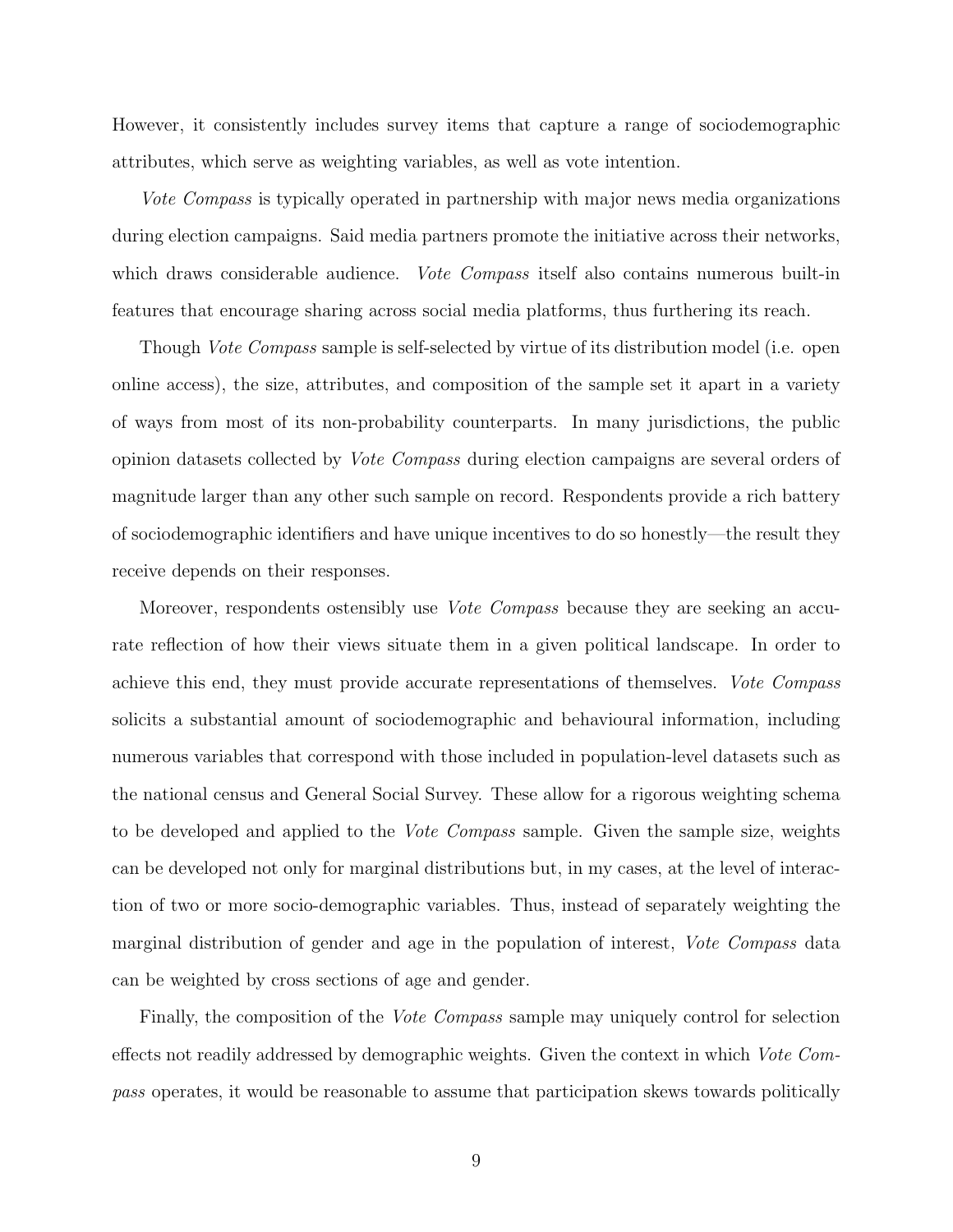interested individuals. Indeed, in an analysis of Vote Compass data, [Johnston](#page-19-17) [\(2017\)](#page-19-17) finds that early respondents demonstrate particularly high levels of political interest. By the end of the campaign, however, average political interest among respondents declines by as much as 20 percent. [Johnston](#page-19-17) [\(2017,](#page-19-17) p. 103) argues that motivational dynamics are at play:

By implication, early participants—less shy about their choice or more likely to have made one—are more interested in politics. They have less need of the tools immediate benefit, the compass itself. Late participants, evidently, are more likely to be making up an informational deficit. What they do not yet have, or do not want to reveal, is a party preference.

That the composition of the sample changes over the course of the campaign may result in the reduction of coverage bias over time and with the accrual of additional sample. Indeed, as [Johnston](#page-19-17) [\(2017,](#page-19-17) p. 99) notes:

In any case, the correspondence of the VC to published commercial polls is striking. The aggregate of self-recruited VC participants brought themselves to roughly the same place as survey respondents were brought by the aggregate of commercial polls. Even the dynamics are similar, with certain telling exceptions.

Taking together the size, attributes and composition of the Vote Compass sample, further analysis is warranted as to how said sample compares, in terms of its external validity, with probability samples such as the CES.

# 4 Method

The result of the 2015 Canadian federal election serves as a benchmark of public opinion at a particular point in time. The degree to which the CES and Vote Compass can accurately estimate the distribution of opinion at said point in time is an indicator of their capacity to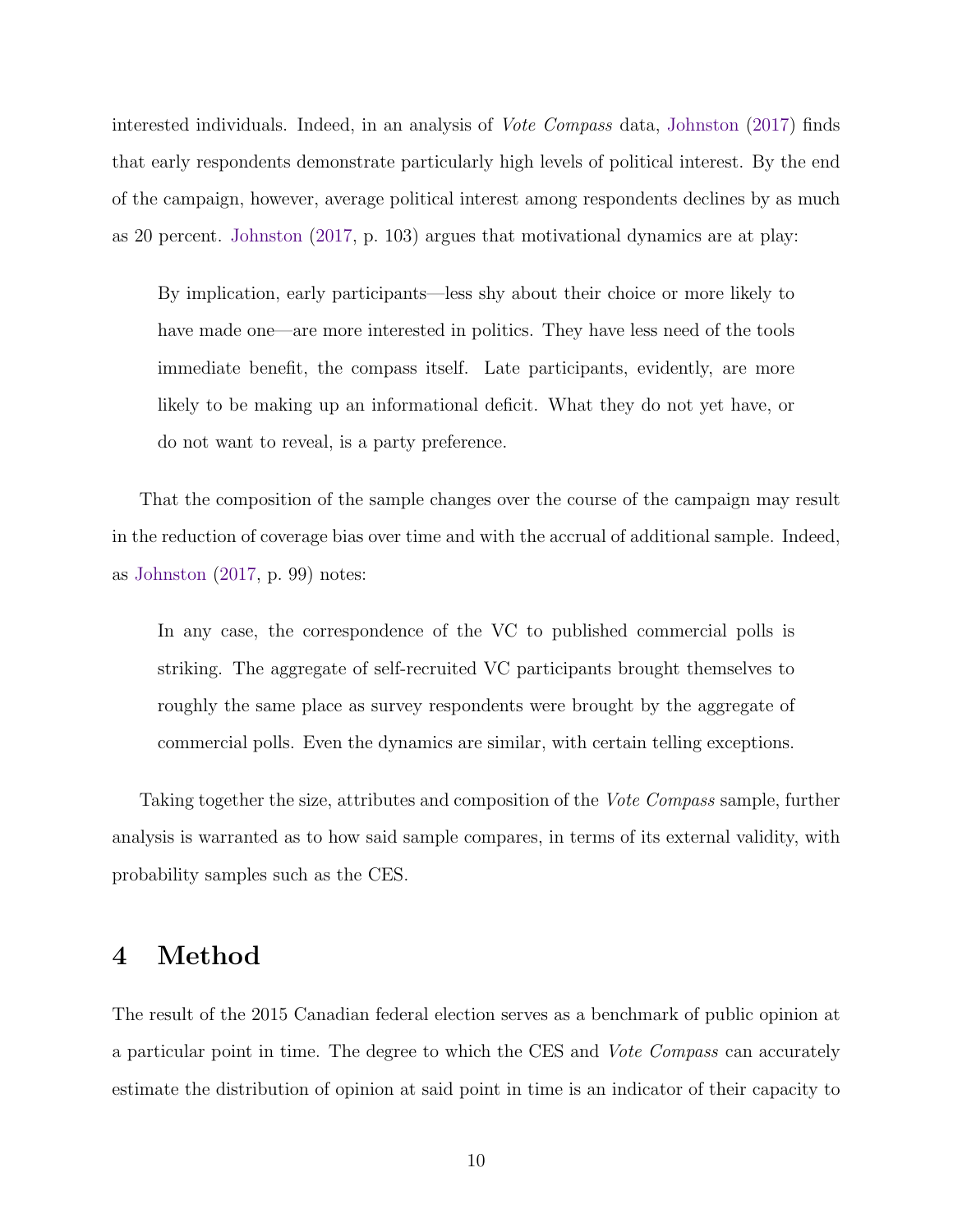<span id="page-11-0"></span>

|                           | CES                  | Vote Compass        |
|---------------------------|----------------------|---------------------|
|                           |                      | If the Canadian     |
| Vote intention            | Which party do you   | federal election    |
|                           | think you will vote  | were to take place  |
|                           | for?                 | today, which party  |
|                           |                      | would you vote for? |
| Vote leaning (if vote in- |                      |                     |
| tention is don't know     | Is there a party you | Which party are you |
| undecided)                | are leaning towards? | leaning toward?     |
|                           |                      |                     |

Table 2: Vote intention variable design

render representative inferences about a given population of interest—in this case, Canadian eligible voters.

Although, for reasons previously articulated, using forecasts as tests of external validity of the CES and Vote Compass samples are but one of many possible modes of interrogation, it is nevertheless a worthwhile test to use actual outcomes as a benchmark rather than rely on comparisons with previous studies. Tests that compare sample estimates with previous sample estimates always run the risk of reproducing a systemic bias inherent to a given sampling framework or class of frameworks.

#### 4.1 Vote share projections

Given that the sample size of most commercial polls does not permit prediction at the level of individual electoral districts—referred to as ridings in the Canadian context—the most common forecasting practice is to report overall vote share.

Vote share estimates are derived from both the CES and *Vote Compass* using the stated vote intention of the respondent and, where available, the vote leaning variable. Vote intention is captured using the survey items detailed in Table [2.](#page-11-0)

The construction of the vote intention variables is sufficiently similar between the CES and Vote Compass to compare results.

To evaluate the forecasting accuracy of the vote share projections from each sample, the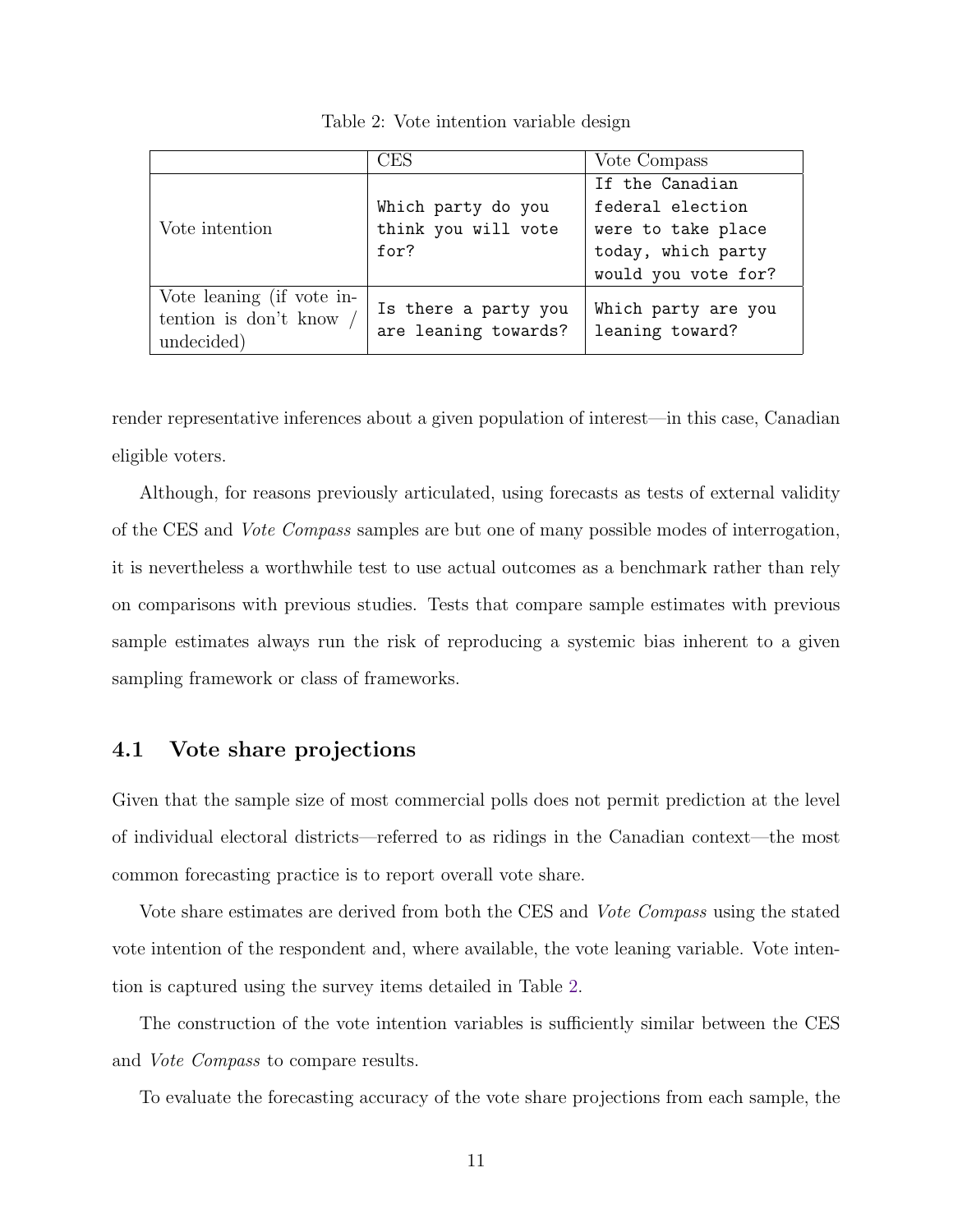root-mean-square error (RMSE) is used, which is the square root of the average of squared differences between prediction and actual observation, given as:

$$
RMSE = \sqrt{\frac{1}{n} \sum_{j=1}^{n} (y_j - \hat{y}_j)^2}
$$

Where *n* is the number of candidates whose vote share is forecasted,  $y$  is the actual observation and  $\hat{y}$  is the predicted value.

RMSE is arguably a more robust measure of forecast accuracy than MAE because the errors are squared before they are averaged, and thus increases with the variance of the frequency distribution of error magnitudes. Unlike MAE, RMSE effectively gives greater weight to larger errors.

Given the sample size of most commercial polls, the ability to accurately forecast electoral outcomes in terms of vote share is constrained to national and regional geographies, beyond which the sample becomes unreasonably distorted.

#### 4.2 District-level projections

Due to sample size constraints of conventional polls, results at the electoral district level are typically comprised of modelled estimates derived from vote share projections, rather than outright district-level projections. However, both the online wave of the CES and Vote Com-pass associated respondents with their electoral districts.<sup>[3](#page-12-0)</sup> This permits a more fine-grained analysis of forecast accuracy and arguably a more robust indicator of the representativeness of the sample. In the case of the 2015 Canadian federal election, it effectively means predicting electoral outcomes in 338 district-level races as opposed to one federal-level race.

Canadas parliamentary system is rooted in the Westminster tradition, wherein Parliament consists of the Crown and an upper and lower legislative Chamber. Members of the lower Chamber, or House of Commons, are individually elected to represent single electoral

<span id="page-12-0"></span><sup>&</sup>lt;sup>3</sup>The CES does not make electoral district identifiers available for its phone survey respondents.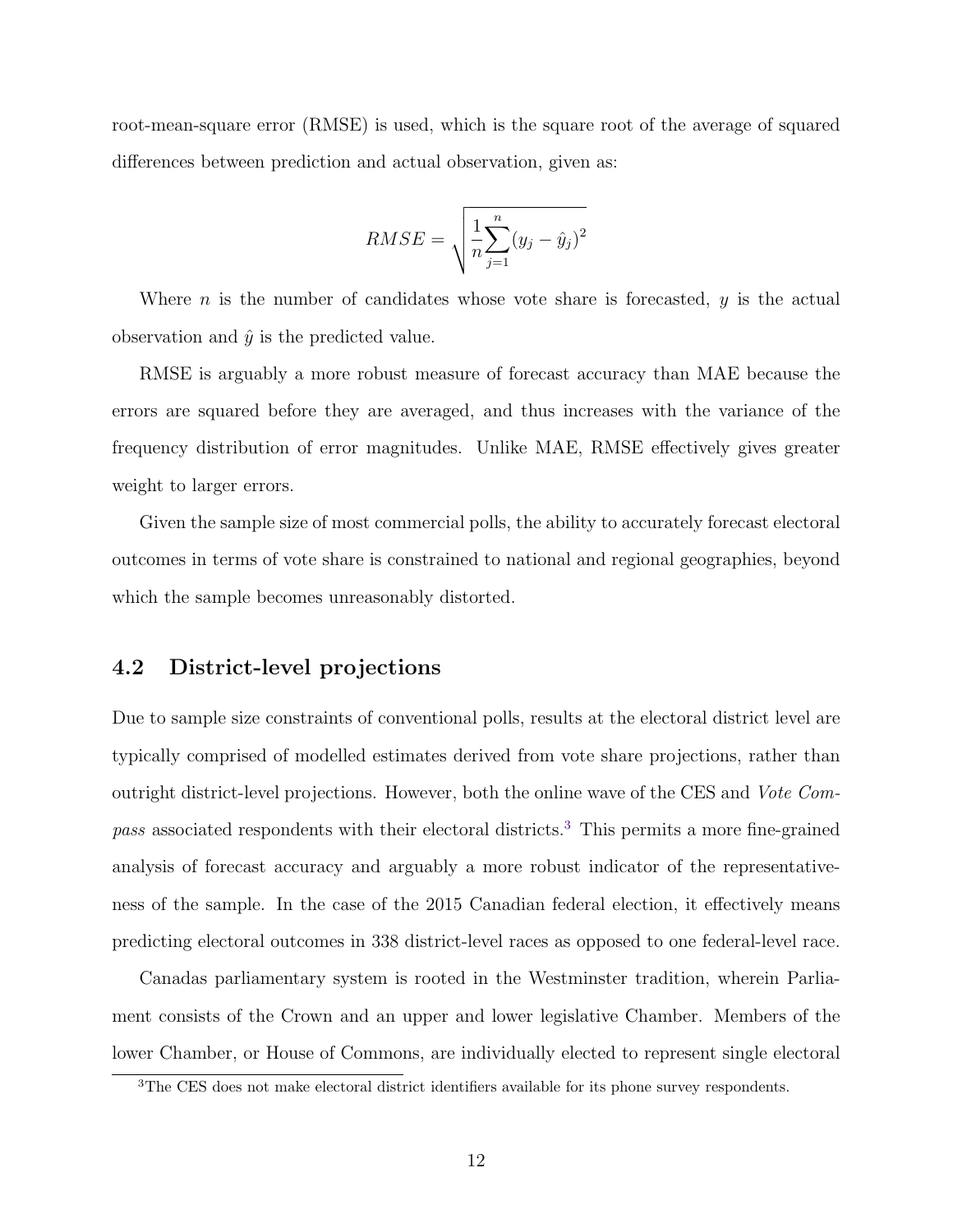districts. As of the 2015 federal election, there were 338 electoral districts. Elections are determined using a single-member constituency, first-past-the-post or simple-plurality electoral system, wherein the candidate receiving the most votes in a district is elected to represent the constituents of that district. Thus, the determinant of electoral victory in the context of Canadian federal elections is not the share of the popular vote received by any given party, but rather how many seats that partys candidates are elected to represent.

To that end, the accuracy rate used to evaluate the CES and *Vote Compass* in terms of district-level projections is given as:

$$
AccuracyRate = \frac{CorrectPredictions}{TotalSeats}
$$

Both CES and *Vote Compass* data are modelled using multi-level regression and poststratification [\(Dever, Rafferty and Valliant,](#page-18-3) [2008;](#page-18-3) [Gelman et al.,](#page-19-4) [2007\)](#page-19-4). Weighting variables include past vote, sex, age, education, language, and riding.

# 5 Findings

The following analysis compares the weighted projections of the CES and Vote Compass to the actual outcome of the 2015 Canadian federal election. The summary statistics of the web mode of the CES, as well as *Vote Compass*, are reported in Table [3.](#page-13-0)

<span id="page-13-0"></span>

| Source                                    | Mode $\vert N \vert$       |            | Avg. by district   Min. by district |
|-------------------------------------------|----------------------------|------------|-------------------------------------|
| CES                                       | Online $\vert 7,412 \vert$ | $\perp$ 19 |                                     |
| Vote Compass   Online   871,823   $2,579$ |                            |            | -298                                |

Table 3: Sample Summary Statistics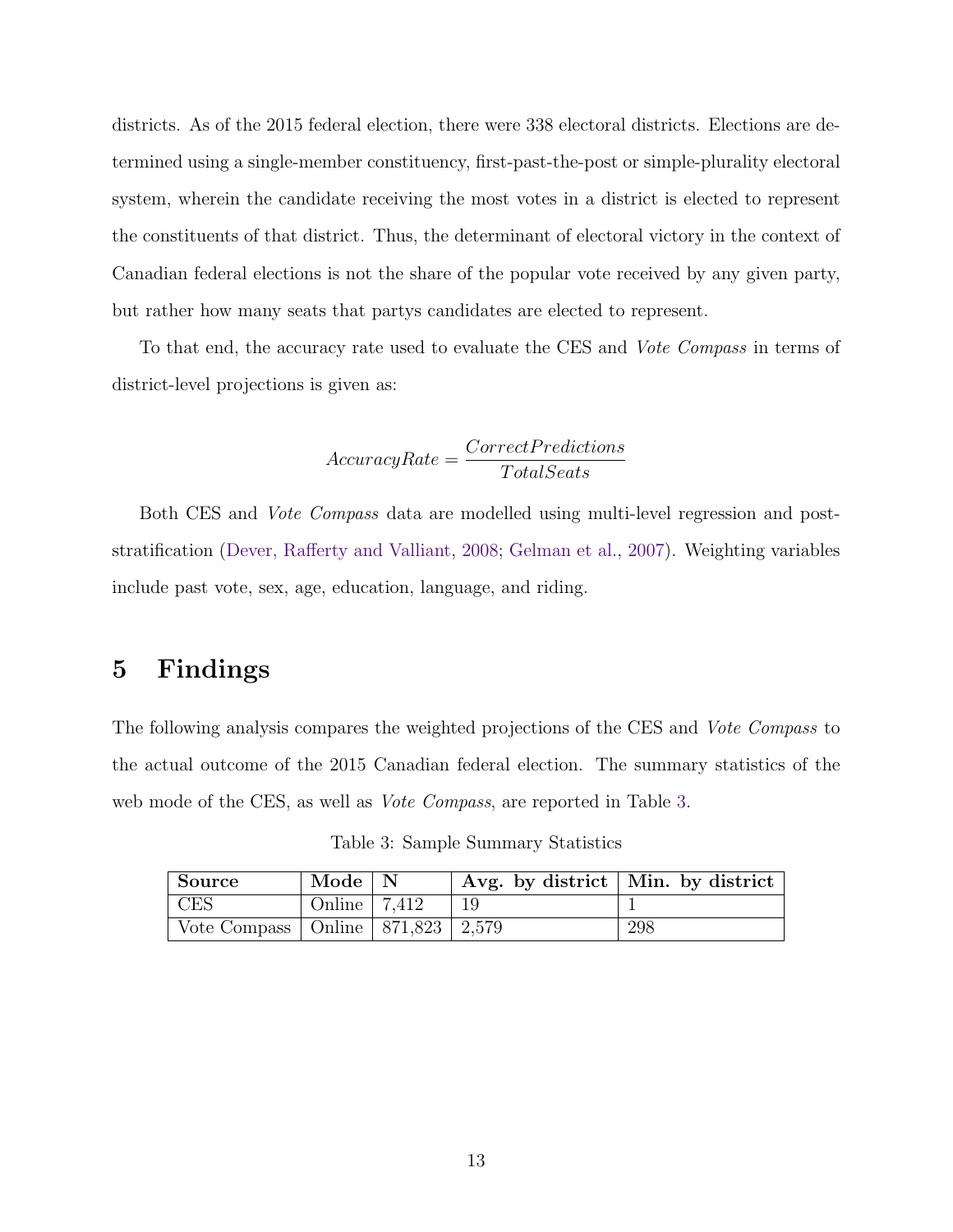#### 5.1 Vote Share

Figure [1](#page-14-0) compares the predicted vote share estimated used each of the samples under analysis with the actual vote share distribution in the 2015 Canadian federal election. The RMSE by party is calculated using the vote intention measure in each of the samples.

<span id="page-14-0"></span>



In terms of overall RMSE, weighted vote intention outperforms its unweighted counterparts. There is a much greater difference between the raw and weighted versions of RMSE for Vote Compass. This suggests a larger selection bias in the raw Vote Compass sample than in either of the CES probability samples. However, once weights are applied, the RMSE for *Vote Compass* is actually lower than that of the online CES, which indicates that the Vote Compass weights are relatively effective in controlling for the sample bias.

#### 5.2 District-level projections

Although the phone-based version of the CES does not contain district-level indicators, such information is available in the online version of the CES. As online respondents to the CES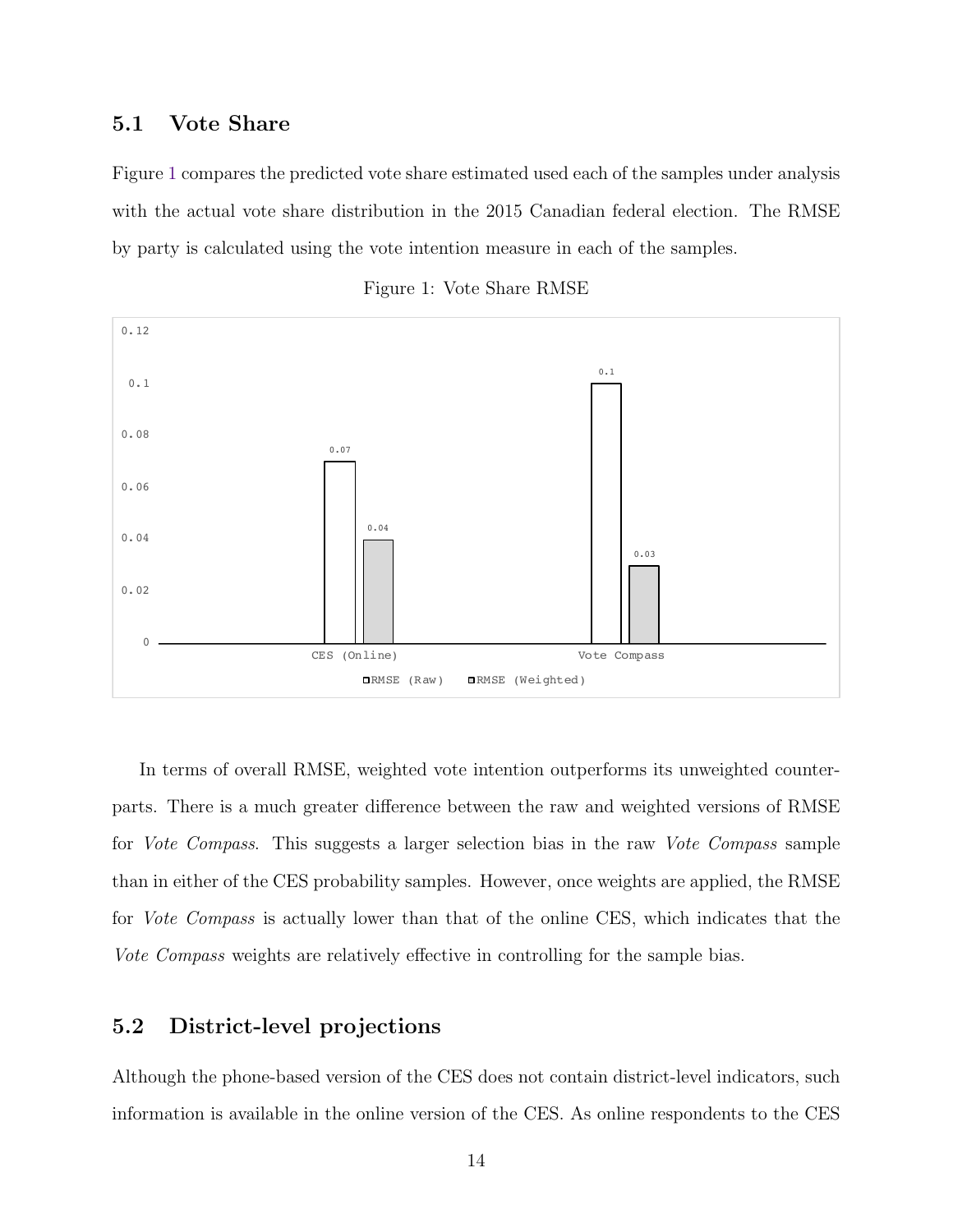are selected via an RDD phone-based recruitment process, it serves as a probability sample for purposes of comparison with *Vote Compass*. It stands to reason that, as a probability sample, the selection of respondents to the CES should be randomly distributed across electoral districts. However, it should be taken into that, although random, the distribution will not be uniform across all 338 districts because the population of Canadian ridings varies substantially.<sup>[4](#page-15-0)</sup>

The external validity of *Vote Compass* data at the district level can be evaluated using the accuracy rate between the CES online survey and Vote Compass, the results of which are reported in Figure [2.](#page-15-1)

<span id="page-15-1"></span>

Figure 2: Riding projection accuracy rates

The weighted vote intentions derived from *Vote Compass* produce the highest accuracy rate, correctly identifying 74.3 percent of the outcomes across Canadas 338 electoral districts. Weights continue to have little effect on the CES estimates. Both the raw and weighted Vote Compass data yield a more accurate forecast than either the raw or weighted CES data.

<span id="page-15-0"></span><sup>4</sup>According to census estimates, the average number of residents per electoral district is 99,034. The electoral district with the smallest population is Labrador with 26,728 residents. The district with the largest population is Brantford—Brant with 132,443 residents.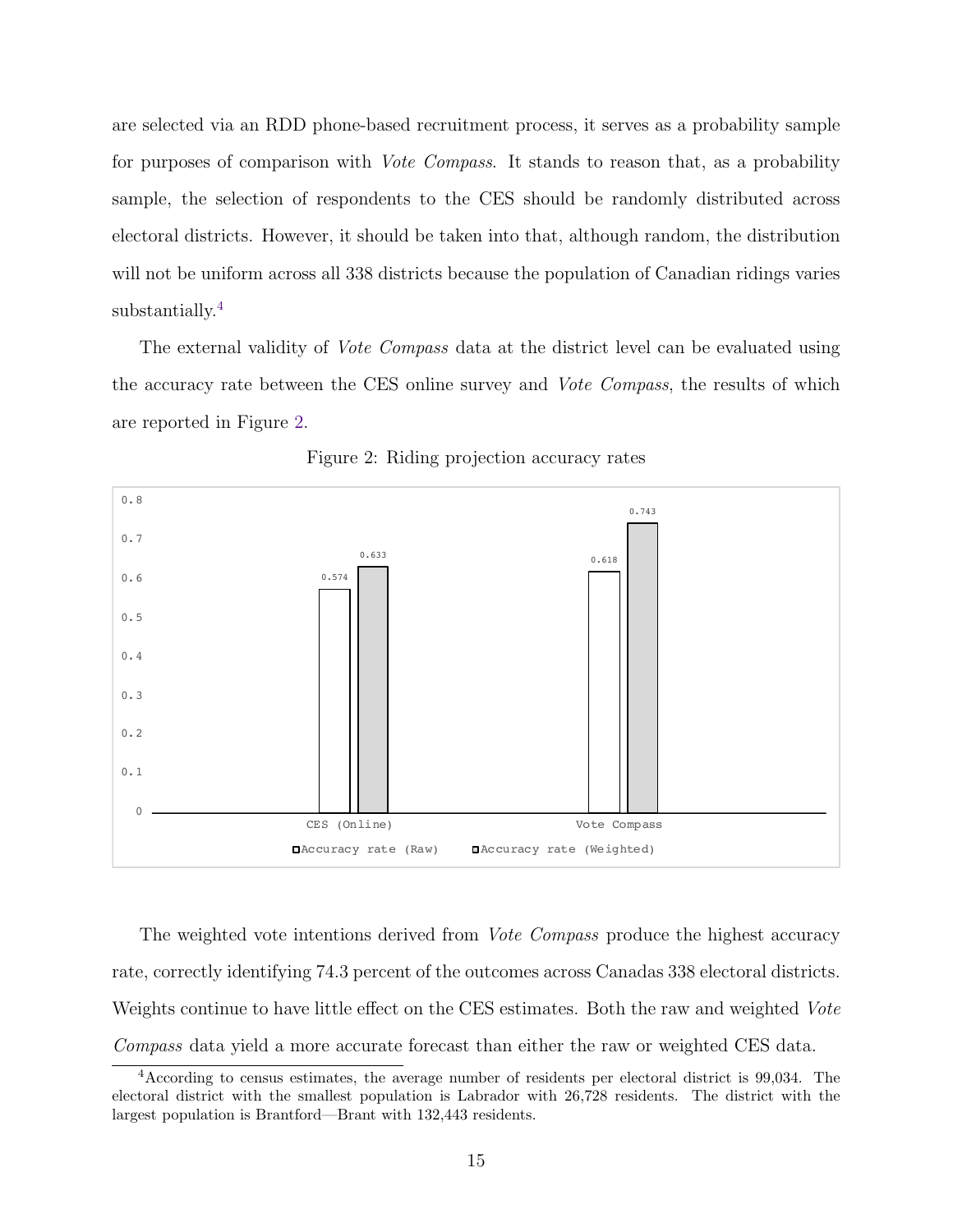## 6 Discussion

This paper has offered theoretical justification and empirical validation in favour of the argument that certain non-probability samples can produce reliable and valid inferences about a population of interest. This is demonstrated by comparing the CES and Vote Compass in terms of their respective ability to accurately forecast the outcome of the 2015 Canadian federal election.

By most measures, *Vote Compass* is able to either match or exceed the accuracy of the CES, particularly so at more fine-grained geographies such as electoral districts. One must appreciate that Vote Compass has an enormous advantage over the CES in terms of its sample size, but this is precisely the point. In a more controlled comparative analysis of probability and non-probability samples, Vote Compass data would likely be less performant relative to the CES. The comparative framework for such an analysis would require similar sample sizes and like weights. But such parameters impose a false equivalence between probability and non-probability samples and limit the potential of unconventional sources of public opinion data. Absent such constraints, non-probability samples such as Vote Compass demonstrate external validity on par with probability samples such as the CES.

If Vote Compass were, for example, to restrict its sample size or weighting schema to match that of the CES, its results would likely be less accurate as the selection effects in the sample would be substantially greater. The raw estimates from *Vote Compass* indicate that the unweighted data is subject to a more substantial selection bias than the CES, which one would expect given the sampling framework. But with the full sample and a robust weighting schema tailored to that sample, the Vote Compass data has consistently produced estimates of electoral outcomes that have been as or more accurate than those of the CES.

Of course, the findings presented herein require further replication to confirm the robustness of the theoretical claims attached to them. But the intended contribution is not simply to argue for the external validity of certain non-probability samples; it is rather to make the case for a reconsideration of the framework that is used to evaluate such samples.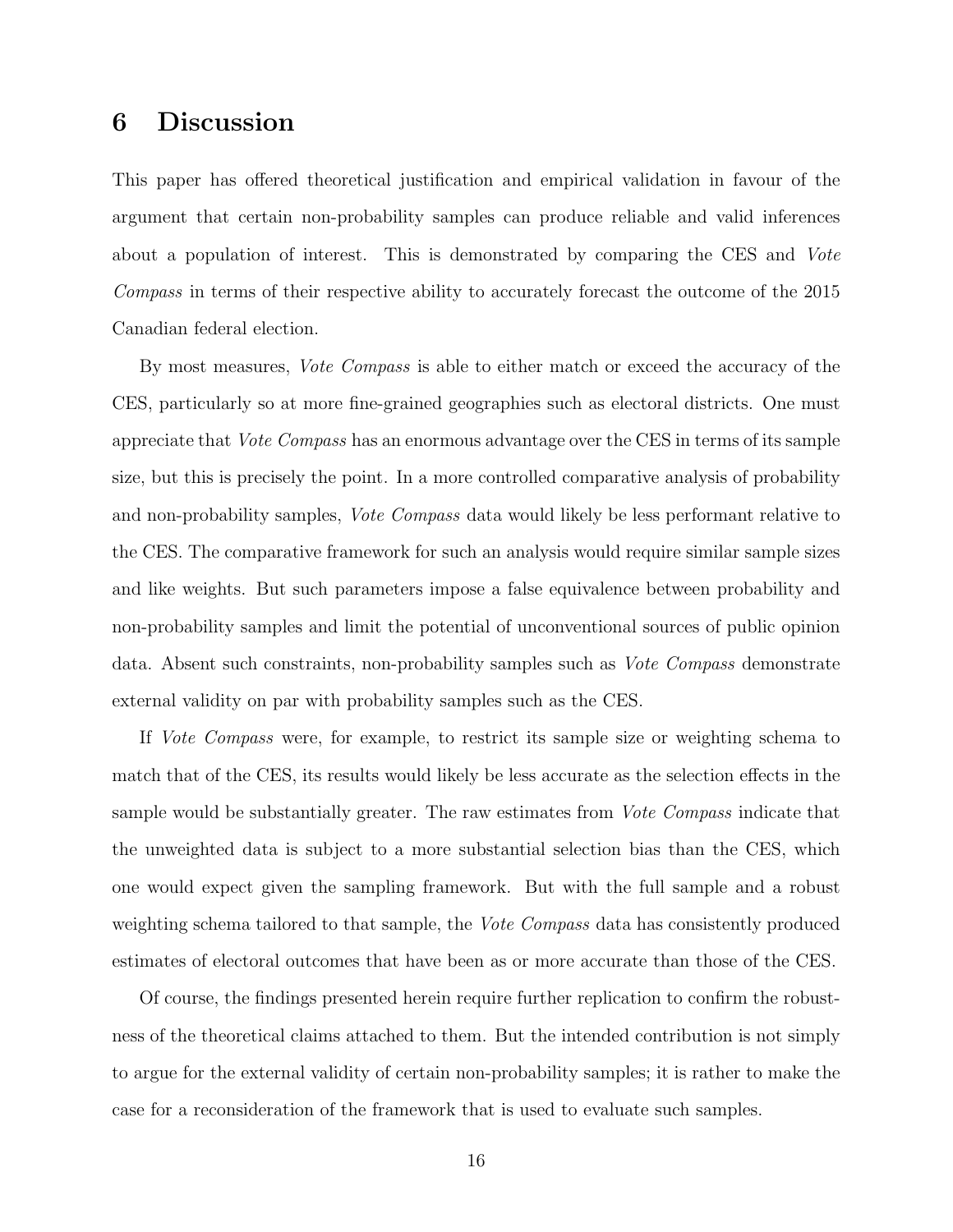Not all non-probability samples are equal. They have myriad different properties and thus cannot be expected to behave like a probability sample. In fact, the absence of a universal framework for non-probability sampling means that we cannot expect all non-probability samples to be alike.

The variability of non-probability sample inhibits us from extrapolating the case of Vote Compass to non-probability samples more broadly. Not all non-probability samples have sufficient breadth and depth to make representative inference possible. Moreover, since margins of error cannot be readily calculated for non-probability samples in the same way they can be for probability sample, there is no readily available, reliable measure to indicate the capacity of a given non-probability sample for representative inference.

In the absence of such a measure, the size, attributes, and composition of a non-probability sample must be carefully evaluated before endeavouring to derive generalizable inferences. A useful heuristic is to estimate known values within the population of interest but which are not present in the sample and then observing whether said values can be accurately predicted. In the case of Vote Compass, predicting the distribution of vote share in the 2015 Canadian federal election serves this end, but other possibilities may include predicting certain census values.

Given the lack of standardized tests to establish the reliability and validity of certain nonprobability samples over others, considerations should be applied with great care. While non-probability samples can provide opportunities to learn more about a population or subpopulation of interest, not all non-probability sample can reliably produce these sorts of inferences. Even other VAAs do not necessarily capture the size, attributes and composition of sample to make representative inferences about a given population. Care must be taken not to falsely ascribe the properties of certain non-probability samples to others.

At the same time as technological advancements continue to make probability sampling more difficult to achieve in practice, they also make available new opportunities to construct non-probability samples that are capable of producing representative inferences. In order to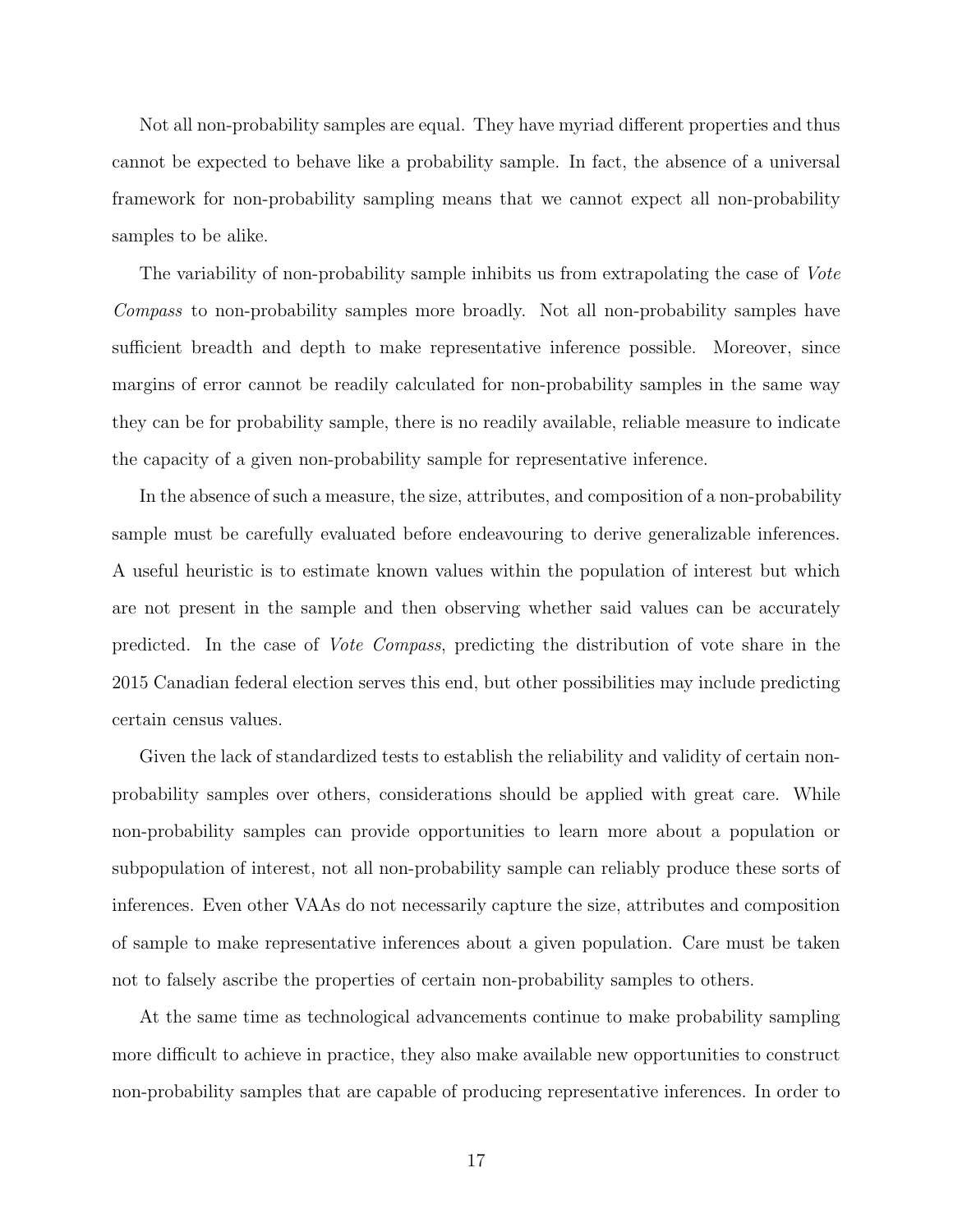leverage this opportunity, a new framework is needed for the evaluation of non-probability

sample as a means to establish the veracity and the robustness of its estimates.

# References

- <span id="page-18-13"></span>Alvarez, R Michael, Ines Levin, Peter Mair and Alexander Trechsel. 2014. "Party preferences in the digital age: The impact of voting advice applications." Party Politics 20(2):227–236.
- <span id="page-18-4"></span>Baker, Reg, J Michael Brick, Nancy A Bates, Mike Battaglia, Mick P Couper, Jill A Dever, Krista J Gile and Roger Tourangeau. 2013. "Summary report of the AAPOR task force on non-probability sampling." Journal of Survey Statistics and Methodology 1(2):90–143.
- <span id="page-18-2"></span>Battaglia, Michael P, David Izrael, David C Hoaglin and Martin R Frankel. 2009. "Practical considerations in raking survey data." Survey Practice 2(5):1–10.
- <span id="page-18-8"></span>Berrens, Robert P, Alok K Bohara, Hank Jenkins-Smith, Carol Silva and David L Weimer. 2003. "The advent of Internet surveys for political research: A comparison of telephone and Internet samples." Political analysis 11(1):1–22.
- <span id="page-18-11"></span>Blais, André and M Martin Boyer. 1996. "Assessing the impact of televised debates: The case of the 1988 Canadian election." British Journal of Political Science 26(2):143–164.
- <span id="page-18-10"></span>Blais, André, Neil Nevitte, Elisabeth Gidengil and Richard Nadeau. 2000. "Do people have feelings toward leaders about whom they say they know nothing?" The Public Opinion Quarterly 64(4):452–463.
- <span id="page-18-7"></span>Braunsberger, Karin, Hans Wybenga and Roger Gates. 2007. "A comparison of reliability between telephone and web-based surveys." Journal of Business Research 60(7):758–764.
- <span id="page-18-5"></span>Brick, J Michael. 2011. "The future of survey sampling." *Public Opinion Quarterly* 75(5):872– 888.
- <span id="page-18-9"></span>Chang, Linchiat and Jon A Krosnick. 2009. "National surveys via RDD telephone interviewing versus the Internet: Comparing sample representativeness and response quality." Public Opinion Quarterly 73(4):641–678.
- <span id="page-18-1"></span>Council, National Research et al. 2013. Nonresponse in social science surveys: A research agenda. National Academies Press.
- <span id="page-18-0"></span>De Heer, W and E De Leeuw. 2002. "Trends in household survey nonresponse: A longitudinal and international comparison." Survey nonresponse p. 41.
- <span id="page-18-3"></span>Dever, Jill A, Ann Rafferty and Richard Valliant. 2008. Internet surveys: Can statistical adjustments eliminate coverage bias? In Survey Research Methods. Vol. 2 pp. 47–60.
- <span id="page-18-15"></span>Dufresne, Yannick and Clifton van der Linden. 2015. Digital technology and civic engagement: the case of Vote Compass. In Canadian Election Analysis, 2015: Communication, Strategy, and Democracy, ed. Thierry Giasson and Alexander J Marland. Vancouver: UBC Press pp. 114–116.
- <span id="page-18-6"></span>Edgington, Eugene S. 1966. "Statistical inference and nonrandom samples." Psychological Bulletin 66(6):485.
- <span id="page-18-14"></span>Fossen, Thomas and Joel Anderson. 2014. "What's the point of voting advice applications? Competing perspectives on democracy and citizenship." Electoral Studies 36:244–251.
- <span id="page-18-12"></span>Fournier, Patrick, Fred Cutler, Stuart Soroka and Dietlind Stolle. 2015. "The 2015 Canadian Election Study." [dataset].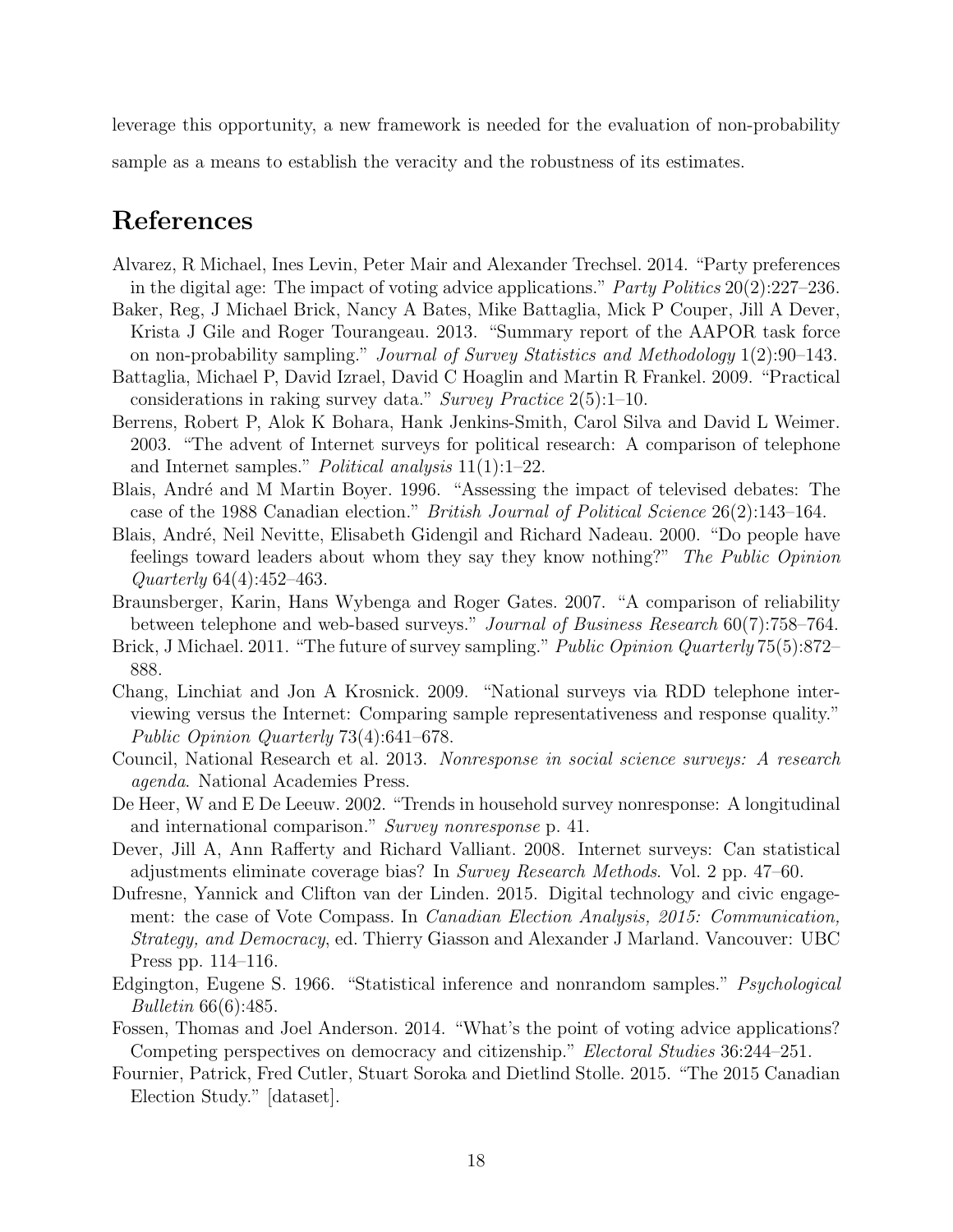- <span id="page-19-4"></span>Gelman, Andrew et al. 2007. "Struggles with survey weighting and regression modeling." Statistical Science 22(2):153–164.
- <span id="page-19-2"></span>Holbrook, Allyson, Jon A Krosnick, Alison Pfent et al. 2007. "The causes and consequences of response rates in surveys by the news media and government contractor survey research firms." Advances in telephone survey methodology pp. 499–528.
- <span id="page-19-13"></span>Johnston, Richard. 1992. Letting the people decide: Dynamics of a Canadian election. Stanford University Press.
- <span id="page-19-17"></span>Johnston, Richard. 2017. "Vote Compass in British Columbia: insights from and about published polls." Journal of Elections, Public Opinion and Parties 27(1):97–109.
- <span id="page-19-12"></span>Johnston, Richard, André Blais, Elisabeth Gidengil and Neil Nevitte. 1996. Challenge of Direct Democracy: The 1992 Canadian Referendum. McGill-Queen's Press-MQUP.
- <span id="page-19-14"></span>Johnston, Richard and Henry E Brady. 2002. "The rolling cross-section design." *Electoral* Studies 21(2):283–295.
- <span id="page-19-15"></span>Kanji, Mebs, Antoine Bilodeau and Thomas J Scotto. 2012. The Canadian Election Studies: Assessing Four Decades of Influence. UBC Press.
- <span id="page-19-0"></span>Keeter, Scott, Courtney Kennedy, Michael Dimock, Jonathan Best and Peyton Craighill. 2006. "Gauging the impact of growing nonresponse on estimates from a national RDD telephone survey." International Journal of Public Opinion Quarterly 70(5):759–779.
- <span id="page-19-1"></span>Kohut, Andrew, Scott Keeter, Carroll Doherty, Michael Dimock and Leah Christian. 2012. "Assessing the representativeness of public opinion surveys." Washington, DC: Pew Research Center .
- <span id="page-19-5"></span>Lee, Sunghee. 2006. "Propensity score adjustment as a weighting scheme for volunteer panel web surveys." *Journal of official statistics*  $22(2):329$ .
- <span id="page-19-6"></span>Lee, Sunghee and Richard Valliant. 2009. "Estimation for volunteer panel web surveys using propensity score adjustment and calibration adjustment." Sociological Methods  $\mathscr B$  Research 37(3):319–343.
- <span id="page-19-9"></span>Malhotra, Neil and Jon A Krosnick. 2007. "The effect of survey mode and sampling on inferences about political attitudes and behavior: Comparing the 2000 and 2004 ANES to Internet surveys with nonprobability samples." Political Analysis 15(3):286–323.
- <span id="page-19-16"></span>Northrup, David. 2016. The 2015 Canadian Election Study Technical Documentation. Technical report Institute for Social Research, York University.
- <span id="page-19-7"></span>Schonlau, Matthias, Arthur Van Soest, Arie Kapteyn and Mick Couper. 2009. "Selection bias in web surveys and the use of propensity scores." Sociological Methods  $\mathcal C$  Research 37(3):291–318.
- <span id="page-19-8"></span>Smith, TMF. 1983. "On the validity of inferences from non-random sample." *Journal of the* Royal Statistical Society. Series A (General) pp. 394–403.
- <span id="page-19-3"></span>Steeh, Charlotte, Nicole Kirgis, Brian Cannon and Jeff DeWitt. 2001. "Are they really as bad as they seem? nonresponse rates' at the end of the twentieth century." Journal of Official Statistics 17(2):227.
- <span id="page-19-11"></span>Sturgis, Patrick, Baker Nick, Callegaro Mario, Fisher Stephen, Green Jane, Will Jennings, Kuha Jouni, Lauderdale Ben and Smith Patten. 2016. "Report of the Inquiry into the 2015 British general election opinion polls.".
- <span id="page-19-10"></span>Van de Kerckhove, Wendy, Jill M Montaquila, Priscilla R Carver and J Michael Brick. 2009. "An Evaluation of Bias in the 2007 National Household Education Surveys Program: Results from a Special Data Collection Effort. NCES 2009-029." National Center